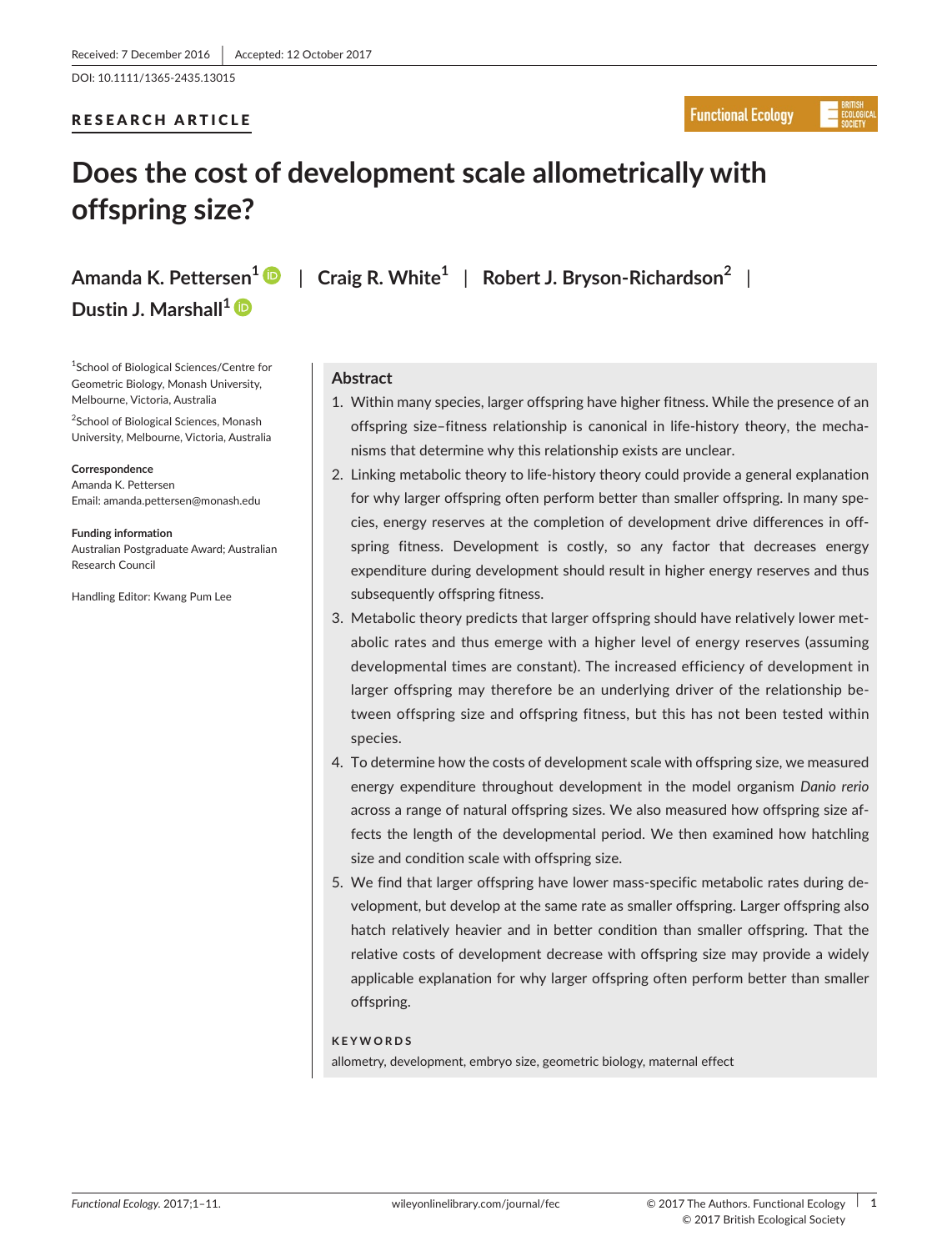#### **1** | **INTRODUCTION**

Offspring size is a fundamental, yet highly variable trait that reflects both a maternal and offspring phenotype (Bernardo, 1996). Offspring size (which we refer to as the per propagule structure and yolk provisioned by a mother) affects fitness—larger offspring generally have higher fitness than smaller conspecifics (Stearns, 1992). Increased maternal investment in each offspring can enhance their survival, reproductive output and growth, or may reduce their susceptibility to predation and starvation (Cipollini & Stiles, 1991; Hutchings, 1991; Janzen, Tucker, & Paukstis, 2000; Moran & Emlet, 2001; Uller & Olsson, 2010). The benefits of increased offspring size are pervasive in life-history theory; however, there are exceptions, and the size–fitness relationship is often context dependent (Mousseau & Fox, 1998; Reznick, Bryga, & Endler, 1990). Although an increase in offspring size often confers a fitness benefit for the offspring, mothers must tradeoff per-offspring investment with fecundity (Lack, 1947; Smith & Fretwell, 1974). Thus, the strength and direction of the offspring size– fitness relationship, together with size-number trade-off should drive the evolution of offspring size. Although life-history theory has long considered offspring size–fitness relationships within a wide range of taxa, the proximate mechanisms driving this relationship remain less well explored.

Various approaches have been taken to explain why offspring size often affects fitness, but the effects of offspring size are idiosyncratic. Larger offspring can feed better, can pass through vulnerable life stages faster (or slower), and be more (or less) susceptible to predators (Fox & Mousseau, 1996; Kosman & Pernet, 2011; Marshall & Keough, 2008; Rivest, 1983). What is lacking is a general mechanistic explanation for why offspring size affects fitness at all. It is often implicit in life-history theory that larger offspring have more "energy" to dedicate to fitnessenhancing processes (Sinervo, 1990; Stearns, 1992; Wootton & Smith, 2014). That larger offspring have more energy is a reasonable and potentially general explanation, but this idea is incomplete because larger bodies are more costly to maintain. For larger offspring to have more energy to dedicate to fitness-enhancing processes, they need access to more energy reserves than smaller offspring, relative to their size (and therefore energy demands). Otherwise, any size-related increases in energy reserves will simply be offset by concomitant size-related increases in energy demands. Importantly, studies often find that the level of resources that an offspring has available once development is complete is a strong predictor of subsequent fitness. For example, experimental reductions of energy reserves at the end of development tend to reduce subsequent offspring fitness (Emlet & Hoegh-Guldberg, 1997; Marshall & Keough, 2006; Sinervo & McEdward, 1988), even when offspring size per se is held constant. Similarly, offspring with naturally higher energy reserves at the end of development tend to have greater fitness than offspring with lower energy reserves (Berkeley, Chapman, & Sogard, 2004). Thus, any factor that affects the level of energy reserves at the end of development is likely to affect subsequent offspring fitness.

Development is costly. If development becomes too costly during crucial developmental stages such as from the zygote to larvae, then

this can lead to significant consequences for offspring survival or fitness in later life stages (Gagliano & McCormick, 2007; Goulden, Henry, & Berrigan, 1987). For species with complex life cycles that undergo complete reorganisation of tissue during development (e.g. fish, amphibians, insects and marine invertebrates), energy loss during development and metamorphosis accounts for *c.* 30%–60% of initial energy reserves (Merkey, Wong, Hoshizaki, & Gibbs, 2011; Seymour, Geiser, & Bradford, 1991; Wendt, 2000). Factors that exacerbate energy costs throughout this developmental period, such as extended larval periods or delayed metamorphosis, can be detrimental to survival and post-metamorphic fitness (Marshall, Pechenik, & Keough, 2003; Mitchell & Seymour, 2000). For species that do not undergo metamorphosis during development through embryogenesis to hatching (i.e. "direct" developers such as reptiles and birds), offspring can use around 25%–35% of their maternal derived energy reserves (Deeming & Birchard, 2007; Vleck & Hoyt, 1991). Although the use of endogenous energy reserves (such as the yolk) during development for non feeding direct developers have been widely measured, how these costs scale with offspring size throughout this critical period so far remains unresolved.

Applying metabolic scaling principles to offspring size may provide a general explanation for the offspring size–fitness relationship, when it is observed. Both within and among species, the scaling exponent relating mass to metabolic rate is typically <1 (Glazier, 2010). For species undergoing costly development, an allometric relationship between offspring mass and metabolic rate could provide a general explanation for the offspring size–fitness relationship, assuming that it outweighs any potential size-specific disadvantages (Pettersen, White, & Marshall, 2015). Because larger offspring are predicted to use relatively less energy per unit mass during development (assuming increases in offspring size do not extend the developmental period—an assumption that must be tested), larger offspring should reach the end of their developmental phase with a higher proportion of endogenous reserves. Importantly, this higher proportion of energy reserves may therefore allow larger offspring to perform better—they have relatively more energy available for fitness-enhancing functions. Indeed, a recent study in bryozoans showed that metamorphosis was less costly for larger offspring relative to smaller offspring (Pettersen et al., 2015). Similarly, Goulden et al. (1987) explored macroevolutionary patterns among species of daphniid Cladocera neonates, where developmental energy efficiency increased with offspring size throughout development offspring hatching from larger eggs possessed more post-embryonic yolk than offspring from smaller eggs. They suggested that this may be because the rate of energy reserve loss scaled allometrically with body mass among species. Whether such benefits first proposed by Goulden et al. (1987) extend to the entire developmental period within species remains unclear.

If larger offspring use relatively less energy than smaller offspring throughout development, then we would predict that larger offspring hatch with a higher proportion of maternal energy investment remaining than smaller offspring. A corollary of this prediction would be that post-development mass scales hyperallometrically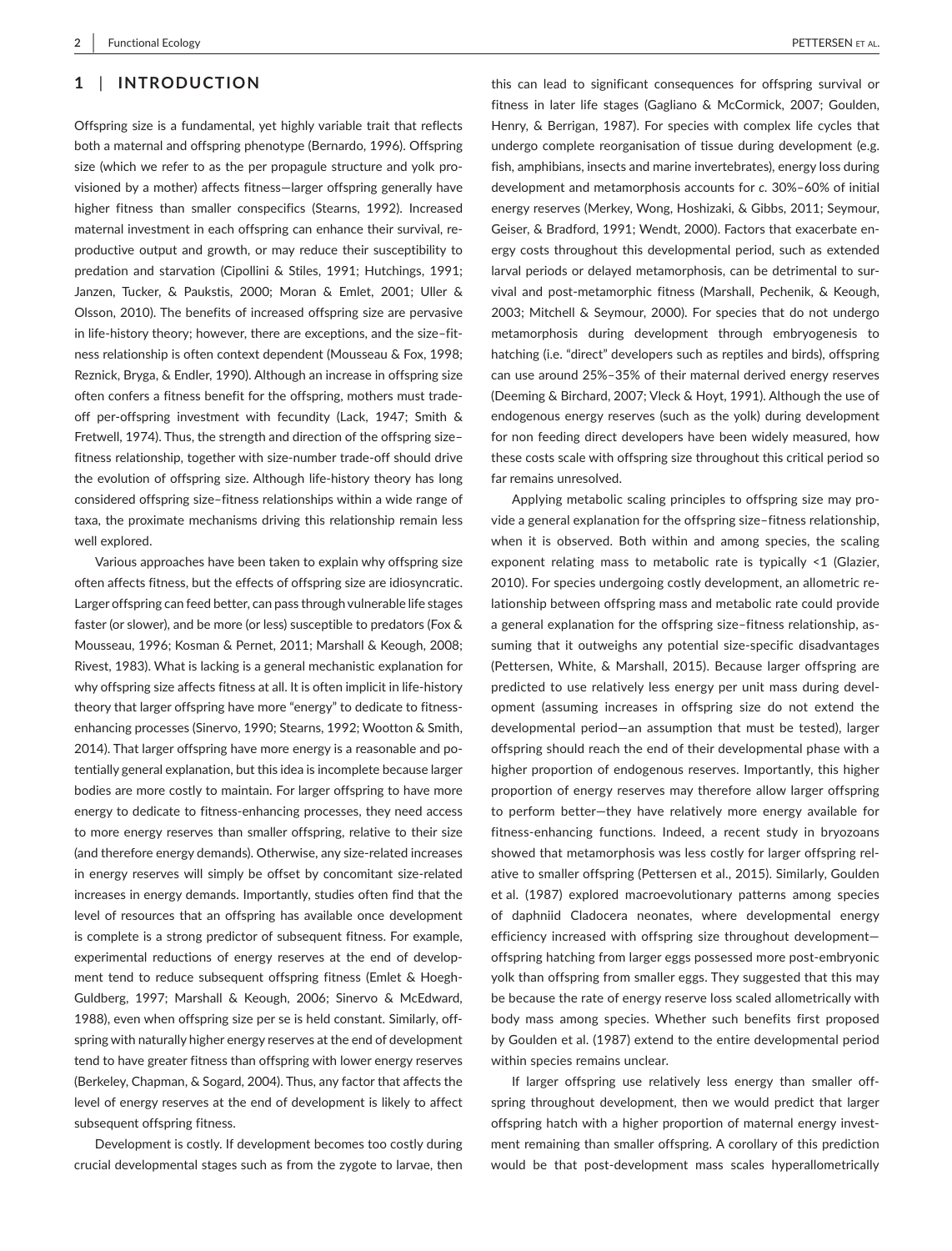**|** PETTERSEN et al. Functional Ecology **3**

with initial offspring size—that is, hatchlings from larger eggs should not only weigh more than hatchlings from smaller eggs, they should also lose *relatively* less mass. Hatchlings from larger eggs should also emerge in better condition because, relative to their size, they burn less resources throughout development than individuals hatched from smaller eggs. Here, using the model organism *Danio rerio*, we test first whether metabolic rate scales allometrically with offspring size (the per propagule combined structure and yolk provisioned by a mother) throughout development. Because some theory predicts that larger offspring should have longer developmental periods (Gillooly, Charnov, West, Savage, & Brown, 2002; but see Vance, 1973), thereby offsetting any metabolic efficiency of larger offspring, we also examined how offspring size affects the rate of development. We found strong evidence for allometric scaling of metabolism throughout development and no evidence for an effect of offspring size on the length of the development (see Section 3), so we then tested whether larger offspring hatch with a higher proportion of their initial mass and with relatively larger yolk reserves than smaller offspring. For larger offspring to be considered more energy "efficient," they should also reach the same developmental stage with a higher proportion of hatchling mass relative to energy expended; that is, the conversion of energy to tissue should scale hyperallometrically with offspring size. To determine if larger offspring are more efficient, we calculated the key ratio for estimating energy efficiency during development: the ratio of (1) the energy that is expended during development to (2) the amount of hatchling tissue created (energy use: hatchling size). This ratio should decrease with offspring size if hypoallometric scaling of metabolic rate is to adequately explain the offspring size–fitness relationship.

## **2** | **MATERIALS AND METHODS**

#### **2.1** | **Experimental overview, collection and measurement of embryo mass**

To determine how the energy costs of development scale with offspring size, we: (1) measured developmental time from fertilisation until hatching; (2) measured rate of oxygen consumption ( $\mathsf{VO}_2$ , a proxy for metabolic rate) across three developmental stages; (3) estimated the relationship between offspring size and hatchling size; (4) estimated the relationship between offspring size and hatchling condition (hatchling yolk area relative to hatchling size) across a range of offspring sizes through development, and from this, (5) calculated energy efficiency with offspring size, that is, the scaling of offspring size with the ratio of total energy used to hatchling mass. As per Parichy, Elizondo, Mills, Gordon, and Engeszer (2009), we use the term "embryo" to include both the developing hatchling and the yolk that it uses through development. Furthermore, from a life-history perspective, total offspring size is the most relevant description of the total per offspring unit of investment by mothers.

*Danio rerio* (Hamilton 1822; henceforth *Danio*) is a tropical freshwater teleost used extensively as a model organism. *Danio* embryos undergo rapid development—the zygote consists largely of yolk that is absorbed throughout development and hatching until construction of feeding structures at *c.* 72 hr post-fertilisation, with the larva retaining some residual yolk (Jardine & Litvak, 2003). All experiments were conducted during November 2015–April 2016, using wild-type strains maintained under standard operating procedures approved by the MonashAnimal ServicesAnimal Ethics Committee. *Danio* are oviparous and reproduce by external fertilisation, spawning gametes in response to a combination of light, visual and olfactory cues (see Westerfield, 2000 for details). Hence, all embryo collections were carried out in the morning with eight 1 L tanks containing single male and female pairs separated by a plastic barrier to prepare individuals for gamete production. Once the barrier was removed, naturally released pheromones stimulated ovulation and oviposition in females and spawning by males (Vandenhurk & Lambert, 1983). The 1 L tanks contained slits in the base of the tank that separated adults from the embryos, and thereby prevented cannibalism by adults. Each experimental run ("Experiment") consisted of fertilised embryos from parental pairs ("Parent ID") collected on different days. Embryos from parent pairs with highest fertilisation success were collected within 1 hr of barrier removal, transferred onto a mesh strainer and washed to remove debris. Embryos were then transferred into a Petri dish and placed in an incubator at 28.5°C as per standard rearing techniques. After 4 hr, embryos were pipetted into individual plate wells with 1 ml filtered freshwater and photographed at the "sphere" stage (Olympus 1X73; ×40). Embryonic developmental stages were identified based on Kimmel, Ballard, Kimmel, Ullmann, and Schilling (1995) where the equatorial diameter during the period directly preceding the gastrula stage (the "sphere stage") has shown to provide a good indication of embryo size (Bownds, Wilson, & Marshall, 2010). All measurements of equatorial diameter were taken using Olympus cELLSENS DIMENSION software. Embryo area (μm<sup>2</sup>) was calculated from embryo radius (μm) and embryo volume (μl) was calculated as ( $\frac{4}{3} \cdot \pi \cdot$ embryo radius $\cdot 10^{-3}$ ). In order to allow for direct comparison of our scaling relationships with other studies, we used embryo mass as our measure of offspring size. Importantly, because the relationship between volume and mass was best fit by a linear function, using either measure of offspring size gave equivalent the scaling relationships with metabolic rate (see Data S1 for details). Due to the destructive nature of embryo mass sampling, double sampling was required in order to obtain estimates for projected embryo mass (here on referred to as "embryo mass"). We therefore weighed a separate sample of "sphere" stage embryos and calculated the relationship between embryo volume and mass (see Data S1 for details).

## **2.1.1** | **Scaling of developmental time and embryo mass**

To determine whether embryo mass affects developmental time, 144 embryos were measured following the above methods and pipetted into a 24-well plate with 2 ml of pasteurised "egg water" (60 μg/ml stock salts in 1 L distilled water, as per Westerfield, 2000) and placed in a controlled temperature room at 28°C until hatching (where fertilisation until hatching was used to represent the "dependent phase").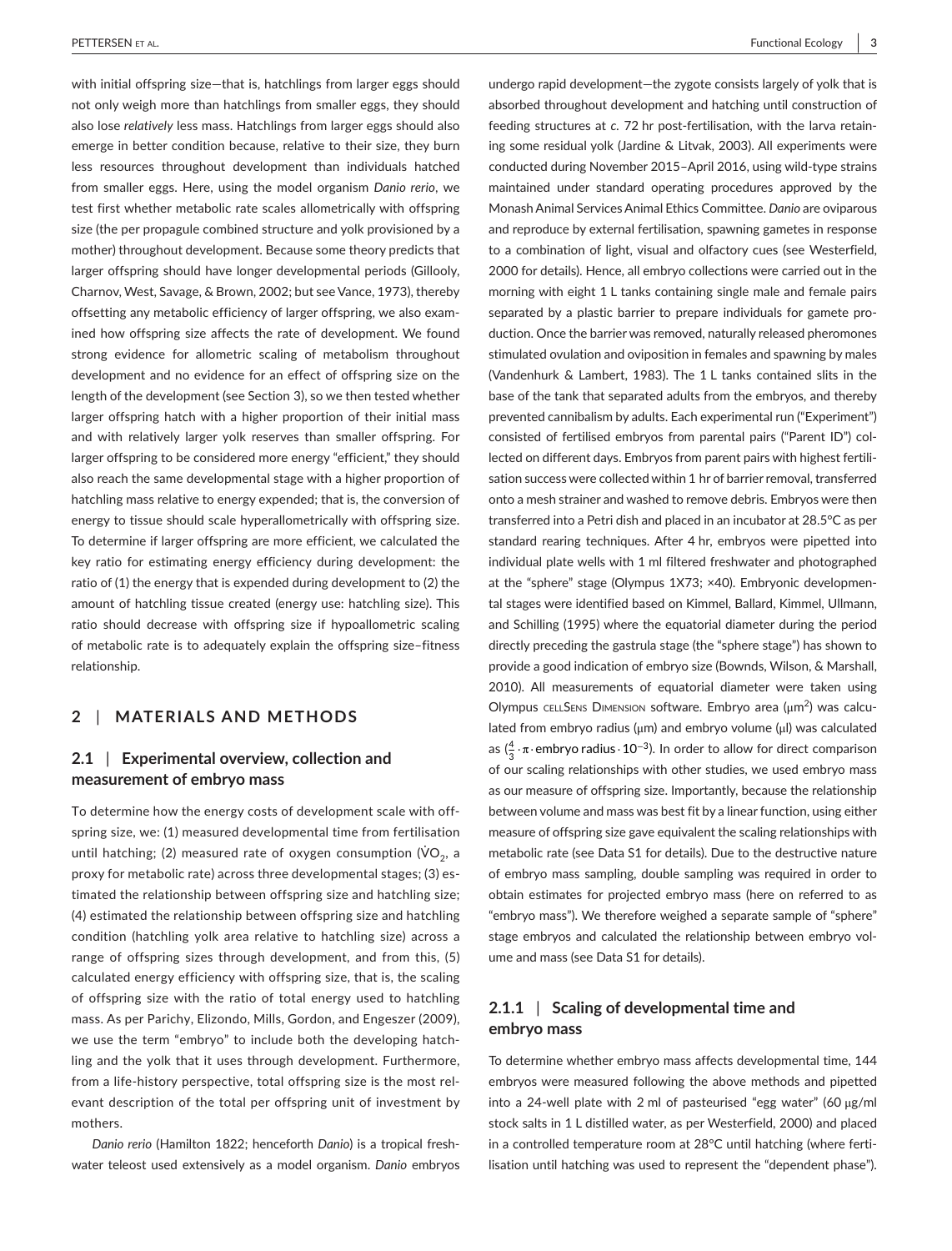Embryos were then photographed every 0.5 hr until hatching using time-lapse software (Olympus 1X73; ×10, Olympus CELLSENS DIMENSION software). We ran a GLM to test for an effect of embryo mass on developmental time (v3.2.5; R Development Core Team, 2016) and significance tested using maximum likelihood using the package lme4. We then ran a power analysis (G\*Power 3.1.9.2) and calculated to a 95% confidence level what extent development time would need to scale with embryo mass in order to offset the efficiency of larger offspring through allometric scaling.

#### **2.1.2** | **Scaling of metabolic rate and embryo mass**

We measured the rate of oxygen consumption ( $\dot{\mathsf{VO}}_2$ ) as a proxy for metabolic rate, across three developmental stages of *Danio* in November 2015–January 2016.  $\rm \dot{V}O_{2}$  was measured for 20 individuals of known size in individual vials simultaneously using a 24-channel PreSens sensor dish reader (Sensor Dish Reader SDR2, PreSens), with a 24-chamber glass microplate (vial volume: 750 μl) (Loligo Systems Aps, Tjele, Denmark) at 28°C ± 1°C as per standard techniques (Pettersen et al., 2015). Prior to the experimental runs, the non-consumptive  $O<sub>2</sub>$  sensor spots were calibrated using air-saturated (100% AS) egg water and egg water containing 2% sodium sulphite (0% AS). For each individual embryo within each experimental run, oxygen consumption was recorded at three stages over a 3-hr period to signify the beginning (gastrula stage), middle (prim-5 stage) and end (high-pec stage) of the dependent phase: 6, 24 and 44 hr post-fertilisation (Kimmel et al., 1995). At each development stage, the same 20 embryos were placed individually into glass vials containing pasteurised egg water while the remaining four vials were used as controls, containing only pasteurised egg water. Air saturation for each individual embryo was recorded every 2 min

and  $\dot{\text{\sf VO}}_2$  was calculated from the rate of change of  $\text{\sf O}_2$  saturation (m<sub>a</sub>; % per hr) as VO<sub>2</sub> = −1 (m<sub>a</sub> − m<sub>b</sub>/100) VβO<sub>2</sub> (as per White, Kearney, Matthews, Kooijman, & Marshall, 2011) where  $m_b$  is the rate of change of  $O<sub>2</sub>$  saturation for blank vials containing no embryos (% per hr),  $βO<sub>2</sub>$  is the oxygen capacitance of air-saturated egg water at 28°C (5.48 ppt; Cameron, 1986), and *V* is water volume in the vial (volume of individual embryos were subtracted from volume of  $7.5 \times 10^{-4}$  L chambers). To convert  $\rm \dot{VO}_{2}$  ( $\rm \mu I/hr$ ) to metabolic rate (mJ/hr), the calorific conversion factor of 20.08 J/ml  $O_2$  was used (Crisp, 1971). This procedure consisting of three  $\mathsf{VO}_2$  measures for 20 individuals was repeated five times so we accumulated measures for a total of 100 individuals across three developmental stages.

Embryo mass and metabolic rates were log-transformed and analysed in a linear framework in order to reduce increased variation with the mean and thereby satisfy the assumption of homoscedasticity (Niklas & Hammond, 2014). Repeated measures ANCOVA (using the package Lme4) was used to test for significance of the random effects of parent pair ("Parent ID") nested within experimental run ("Experiment"), and its interactions with  $log_{10}$  mass (" $log<sub>10</sub>$  Embryo mass") across the repeated measure factor of time, i.e. developmental stage ("Stage"). While there was a significant effect of Parent (nested within Experiment) and Stage × Experiment on  $log<sub>10</sub>$  Metabolic Rate, we found no support for fitting a randomslopes model (no significant Stage  $\times$  log<sub>10</sub> Embryo mass effect was found), therefore Parent within Experiment, Stage and  $log<sub>10</sub>$  Embryo mass were retained in the final model. A formal test of Stage  $\times$  log<sub>10</sub> Embryo mass interaction provides an estimate of whether the scaling exponent differs significantly across stages—for *Danio* embryos this interaction was found to be non-significant, therefore a single scaling exponent was used for all three stages using aggregated data (Table 1).

| <b>TABLE 1</b> Repeated measures analysis for the longitudinal study between $log_{10}$ Metabolic rate and log <sub>10</sub> Embryo mass and scaling exponents |
|----------------------------------------------------------------------------------------------------------------------------------------------------------------|
| and coefficients $(\pm C)$ for metabolic rate and mass across developmental stages of Danio rerio throughout the dependent phase until hatching                |
| using a log-log transformed linear relationship, where $log_{10}$ Metabolic rate = $b \times log_{10}$ Embryo mass + a                                         |

| Parameter                                                           | df     | F-ratio | p-Value | Developmental<br>stage | Coefficient (a)     | <b>Scaling</b><br>exponent (b) | p-Value<br>b > 0 | p-Value<br>b < 1 |
|---------------------------------------------------------------------|--------|---------|---------|------------------------|---------------------|--------------------------------|------------------|------------------|
| Between subjects                                                    |        |         |         |                        |                     |                                |                  |                  |
| $log_{10}$ Embryo mass                                              | 1,72   | 4.76    | 5.05    | $\mathbf{1}$           | $-0.52$ (±0.30)     | $0.32 \ (\pm 0.16)$            | 3.05             | 5.001            |
| Experiment                                                          | 4,72   | 1.52    | .21     | 2                      | $-0.14$ (±0.30)     | $0.32 (\pm 0.16)$              | $5 - .05$        | 0.001            |
| Parent ID (Experiment)                                              | 5,72   | 0.57    | .73     | 3                      | $-.05 \ (\pm 0.27)$ | $0.32 \ (\pm 0.16)$            | 5.05             | 5.001            |
| $log_{10}$ Embryo mass $\times$<br>Experiment                       | 4,68   | 0.50    | .73     |                        |                     |                                |                  |                  |
| Within subjects                                                     |        |         |         |                        |                     |                                |                  |                  |
| Stage                                                               | 2,144  | 3.37    | 5.05    |                        |                     |                                |                  |                  |
| Stage $\times$ log <sub>10</sub> Embryo mass                        | 8,144  | 1.93    | .15     |                        |                     |                                |                  |                  |
| Stage × Experiment                                                  | 8,144  | 5.25    | $-.01$  |                        |                     |                                |                  |                  |
| Stage × Parent ID (Experiment)                                      | 10,144 | 1.31    | .23     |                        |                     |                                |                  |                  |
| Stage $\times$ Experiment $\times$ log <sub>10</sub><br>Embryo mass | 8,136  | 0.09    | 1.00    |                        |                     |                                |                  |                  |

Developmental stage 1 = gastrula stage (6 hr p.f.), stage 2 = prim-5 stage (24 hr p.f.) and stage 3 = high-pec stage (44 hr p.f.) (*df* presented as num *df*, den *df*).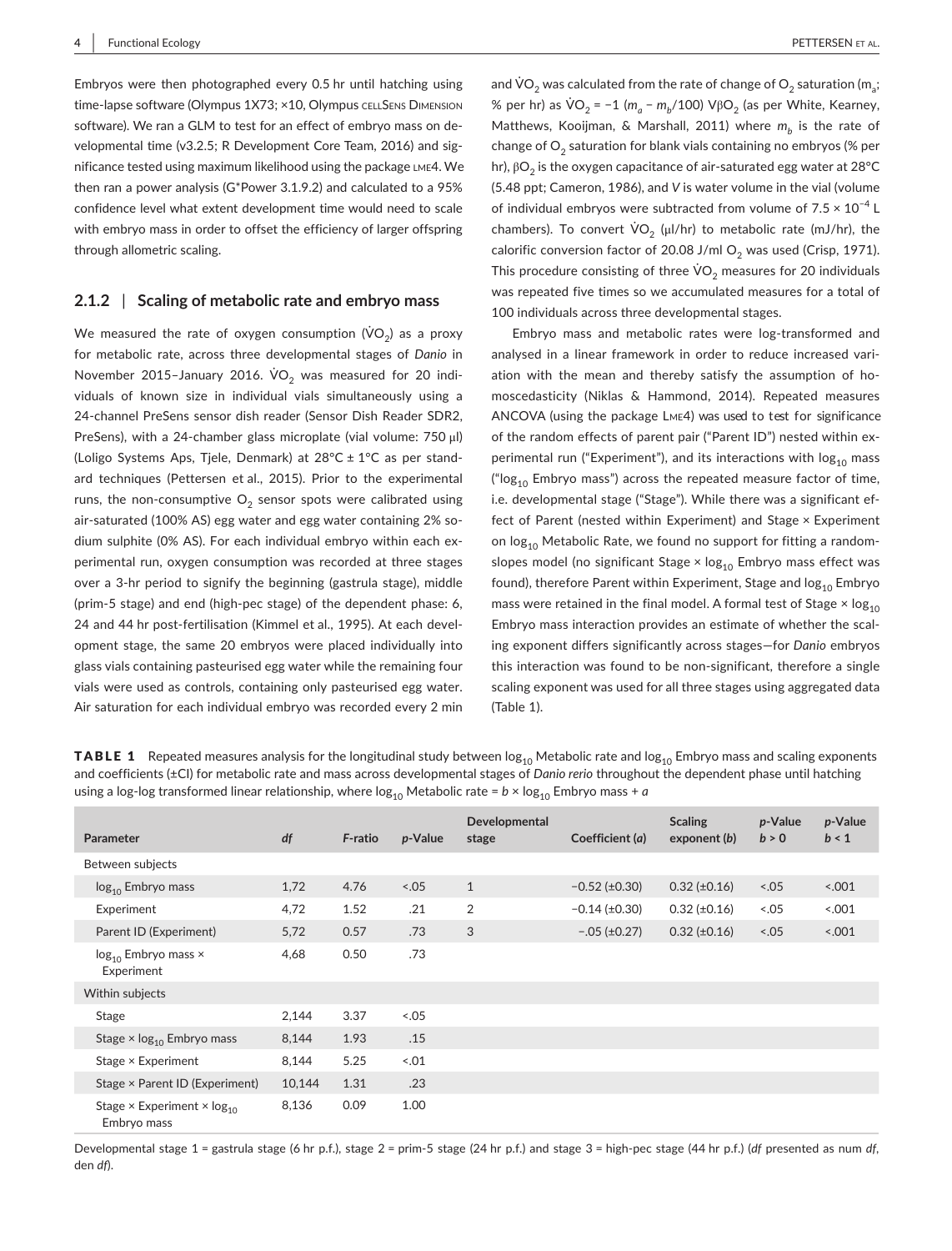#### **2.1.3** | **Scaling of developmental time and hatchling mass with embryo mass**

In order to determine how initial offspring size affected the amount of mass lost during development through to hatching, we weighed individuals of known initial embryo size (measured as per methods Section 2.1.1) upon hatching. Larvae were photographed at the long-pec stage within 1 hr of hatching, using methods described earlier for embryos, and transferred into pre-weighed tin foil cartridges in 100 μl of distilled water. Samples were dried at 60°C for 48 hr, and weighed with a microbalance (Mettler Toledo XP2U) to the nearest 0.1 μg as per Hachicho et al. (2015). As there was no effect of embryo size on developmental time (see Section 3), we sampled hatchlings for mass measurements over 48–60 hr post-fertilisation (any individuals that hatched after this time were excluded from the study). Hatchling masses increased over the experimental period, so Parent ID (timing of experimental run), was treated as a continuous factor. To test for an interaction between  $log_{10}$  Embryo mass and Parent ID on  $log_{10}$  Hatchling mass, a GLM was used, and significance tested using maximum likelihood. No interaction between  $log_{10}$  Hatchling mass  $\times$  Parent ID was found (regardless of whether Parent ID was treated as a continuous or categorical variable), so it was excluded. Parent ID was retained in the model as a covariate. In order to fit untransformed data in a power function, we then used nonlinear multiple regression to directly estimate parameters of interest. Parameter estimates were tested as significantly different from 0 and 1 using Wald tests.

## **2.1.4** | **Scaling of the ratio between hatchling yolk area and hatchling area with embryo area**

To quantify the relative yolk consumption among embryos of different initial size throughout development, we measured the size of the yolk sac area retained at the end of the dependent phase (as per Jardine & Litvak, 2003). "Embryo area" ( $\mu$ m $^2$ ) and "Hatchling area" ( $\mu$ m $^2$ ) were estimated as above. Photographs from the same hatched individuals taken from a lateral view were used to measure "Yolk Area" in  $\mu$ m $^2$ . We then ran a linear model to test how offspring size affected the ratio between hatchling yolk area and hatchling area. Due to a lack of overlap among parent pairs for embryo area, we could not include "Parent ID" in the models (Quinn & Keough, 2002). Furthermore, because we found that embryo metabolism scaled allometrically with size, we were interested in whether this was driven by larger embryos possessing relatively higher amounts metabolically inert yolk relative to smaller embryos. We therefore measured a subsample of embryos photographed at the sphere stage and measured and calculated the relationship between embryo yolk area and total embryo area (see Data S1 for details).

#### **2.1.5** | **Estimating efficiency**

To determine whether the scaling of yolk sac area upon hatching was due to a more efficient conversion to tissue and not simply an artefact of larger offspring possessing larger yolk mass relative to embryo size, we calculated the size-dependent energy expenditure relative to the mass of new tissue synthesised throughout development (i.e. proportion of embryo mass converted to hatchling mass not including leftover yolk). Size-dependent total energy use was calculated from the scaling exponents and coefficients obtained above, multiplied by the average developmental time of 54 hr (since development time is unrelated to embryo mass, an average time was taken, see Section 3). To convert our measures of hatchling length to hatchling mass independent of remaining yolk, we compiled estimates for the within-species relationship between length and weight of larval fish using FishBase [\(www.](http://www.fishbase.org) [fishbase.org](http://www.fishbase.org)). Within species, available data suggested that the length–weight relationship is higher for larval fish than for postlarval fish (Le Cren, 1951; Osse, 1990; Vilizzi, 1998). For the 12,139 length–weight relationships in FishBase, the scaling exponent (*d*, where weight is proportional to length*<sup>d</sup>* ) was never <1.5 and 95% of the scaling exponents were between 2.44 and 3.54 (range = 1.51–4.5, median = 3.01); however, in order to provide conservative estimates of energy efficiencies, we present both the minimum (1.5) and median (3) scaling exponents of hatchling mass to hatchling length.

## **3** | **RESULTS**

## **3.1** | **Scaling of developmental time and embryo mass**

We found no effect of embryo mass on developmental time in *D. rerio* reared under standard laboratory conditions ( $F_{1,102}$  = 0.054, *p* > .05; Figure S1). We calculated that for the advantages of allometric scaling with embryo mass to be offset, the slope of the relationship between developmental time and embryo mass would need to be 0.64 or greater (where developmental time =  $0.64 \times$  embryo mass + constant). Our power to detect such a relationship, were one to exist, exceeds 0.95, such that we can reasonably rule out the possibility that larger eggs take longer to develop and therefore can also rule out that the mass-specific metabolic benefits of increased offspring size are offset by a lengthened developmental period.

#### **3.2** | **Scaling of metabolic rate and embryo mass**

The relationship between  $log_{10}$  Embryo mass and  $log_{10}$  Metabolic rate was found to be allometric throughout development (Figure 1), where the scaling exponent was found to be significantly different from both 0 and 1 (estimate ± CI: 0.32 ± 0.16, *p* < .05; Table 1) and significantly lower than common theoretical slopes of 0.66 (*p* = .02) and 0.75 (<.001). We found a strong developmental stage effect on energy use—metabolic rate was lowest early in development during the gastrula period and increased over the 3 days until hatching as larvae (Table 1).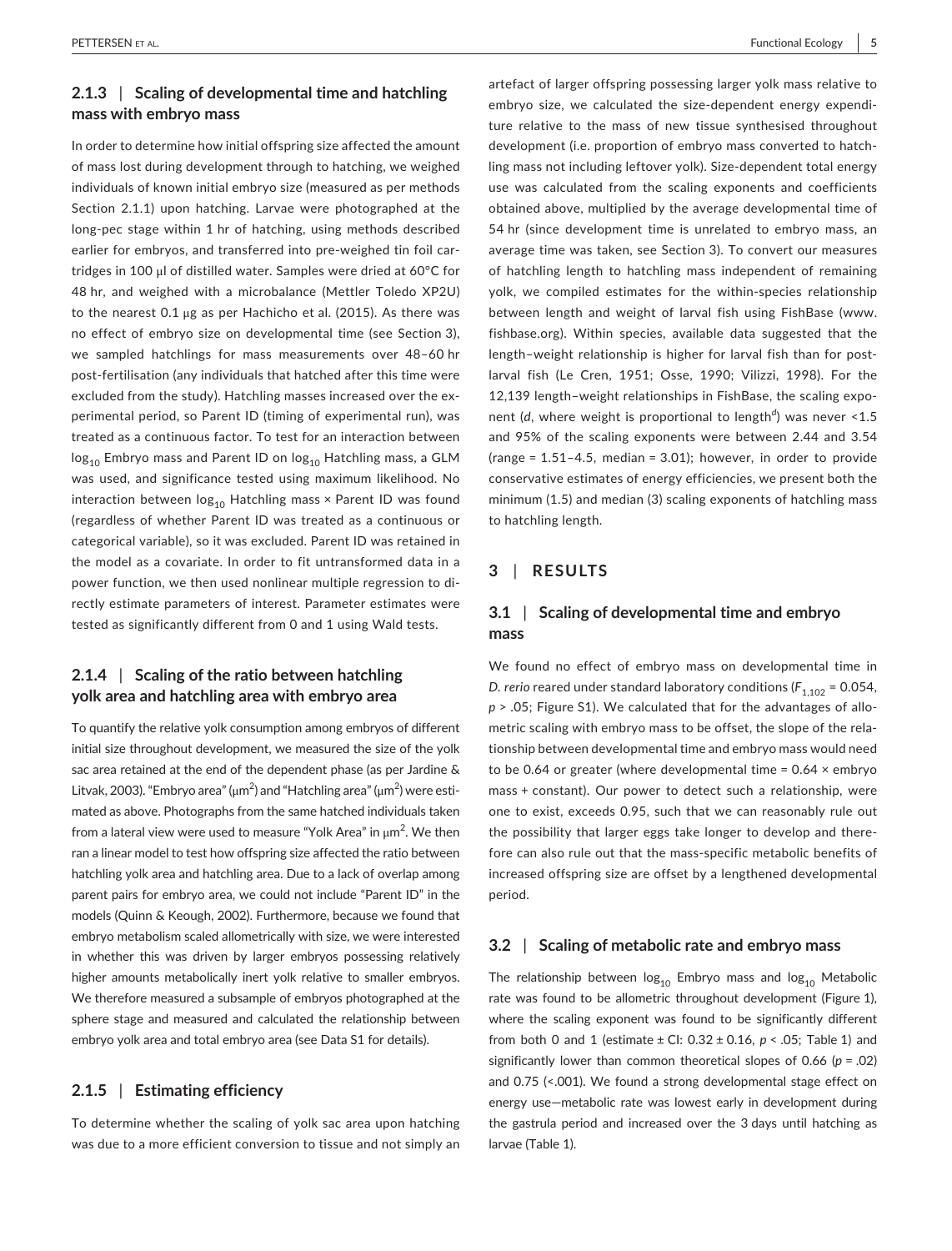

FIGURE 1 Mixed-effects model (±95% CI) for the relationship between  $\log_{10}$  Metabolic rate (mJ/h) and projected embryo mass (log<sub>10</sub> Embryo mass; μg) during *Danio rerio* developmental stages; (a) Stage 1; 6 hr p.f., (b) Stage 2; 24 hr p.f., (c) Stage 3; 44 hr p.f. Each coloured line represents an experimental run with a common slope and its own intercept per developmental stage. Bold line represents overall line of best fit. Shaded areas represent 95% CIs for each experimental run. All axes labels log-untransformed

#### **3.3** | **Scaling of developmental time and hatchling mass with embryo mass**

Heavier embryos hatched as proportionally heavier larvae  $(F_{1,200} = 273.54, p < .001$ ; Figure 2). The scaling exponent for the relationship between Embryo mass and Hatchling mass was found to be significantly >1 (*p* < .05; Table 2). We found no significant interaction between Parent ID and  $log_{10}$  Embryo mass ( $F_{1,199}$  = 2.02,  $p > .05$ ); however, Parent ID showed a significant effect on  $log_{10}$  Hatchling mass  $(F_{1,200} = 74.77, p < .001)$  and was therefore retained in the final model. Possible sources of variation among Parent ID may include temporal differences across experimental run, or genetic differences between parent pairs. The relationship between Hatchling mass and Embryo mass was described by the following nonlinear power function

Hatchling mass =  $0.230 \times$  Embryo mass  $1.296 + 0.573$ 

## **3.4** | **Scaling of the ratio between hatchling yolk area and hatchling area with embryo area**

Hatchlings from larger eggs hatched as larvae with a relatively larger yolk area for their size (Figure 3). Embryo area had a significant effect on yolk area relative to Hatchling Area ( $F_{1.59}$  = 25.89,  $p$  < .001) where the slope of the linear relationship was found to be significantly >0 (*p* < .05; Table 3). We found an isometric relationship between initial embryo area and yolk area (Data S1); hence our finding that larger embryos hatch with relatively higher amounts of residual yolk are likely to be due to our findings of allometric scaling, rather than due to larger embryos possessing a higher proportion of initial yolk relative to smaller embryos.

#### **3.5** | **Estimating efficiency**

By combining our estimates of energy use and hatchling length with embryo mass, we calculated that the ratio of energy expenditure relative to hatchling mass (independent of residual yolk mass) decreases



FIGURE 2 Multiple nonlinear regression (±95% CI) for the relationship between hatchling mass (μg) and projected embryo mass (embryo mass; μg) in *Danio rerio*. Each coloured line represents Parent ID with a common slope and its own intercept. Bold line represents overall line of best fit (slope estimate:  $1.23 \pm 0.10$ ). Shaded areas represent 95% CIs for each parent ID. Note: original data analyses were performed on  $log_{10}$  transformed data for hatchling mass and embryo mass; however, to aid with interpretation, this relationship was plotted on arithmetic axes

with embryo mass (Figure 4). The direction of this relationship holds regardless of whether hatchling mass scales as a cubic function of hatchling length or even a more conservative estimate of mass  $\alpha$ hatchling length<sup>1.5</sup>. Total energy used throughout development was measured as the rate of energy use (mJ/hr) multiplied by developmental time (h).

## **4** | **DISCUSSION**

We found an allometric relationship between metabolic rate during development and offspring size in *Danio*, a relationship that is likely to be widespread in other taxa. We found strong evidence larger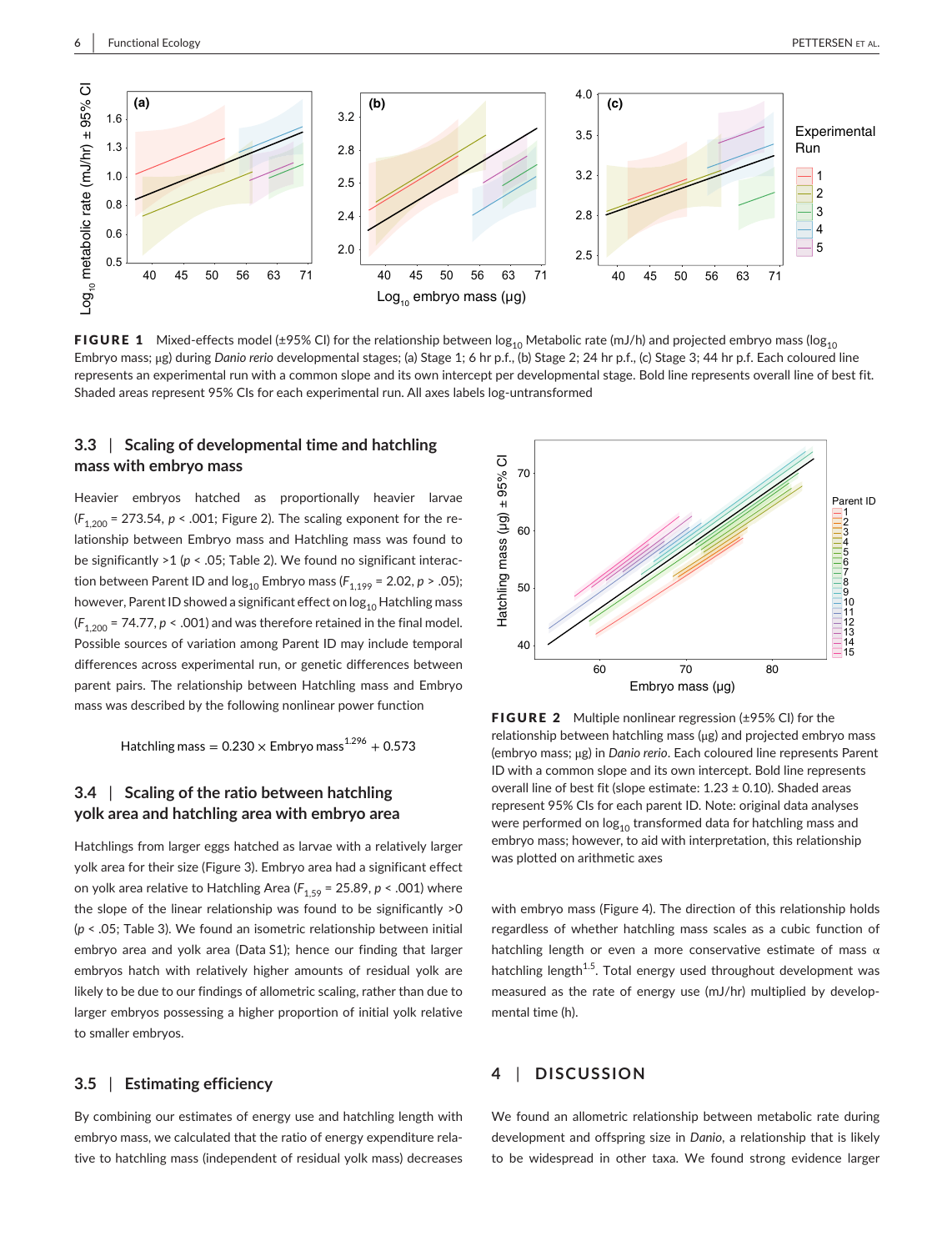TABLE 2 General linear model for hatchling mass in relation to embryo mass and scaling exponents and coefficients (±Cl) for the nonlinear relationship, where hatchling mass =  $a \times$  embryo mass<sup>b</sup> +  $c \times$  Parent ID (*df* presented as num *df*, den *df*)

| <b>Parameter</b>                                 | df    | F-ratio | <i>p</i> -Value | Parameter | Estimate              | p-Value<br>b > 1 |
|--------------------------------------------------|-------|---------|-----------------|-----------|-----------------------|------------------|
| log <sub>10</sub> Embryo mass                    | 1.200 | 273.54  | < 0.001         | a         | $0.23$ ( $\pm 0.10$ ) |                  |
| Parent ID                                        | 1.200 | 74.77   | < 0.001         |           | $1.30 \ (\pm 0.10)$   | < .001           |
| Parent ID $\times$ log <sub>10</sub> Embryo mass | 1,199 | 2.02    | .16             |           | $0.76 \ (\pm 0.10)$   |                  |



FIGURE 3 General linear model (±*SE*) for the relationship between yolk area (μm<sup>2</sup>):hatchling area (μm<sup>2</sup>) relative to embryo area (μm<sup>2</sup> ) in *Danio rerio* (slope estimate: 0.73 ± 0.21, *R*<sup>2</sup> adj. = .29). Dots represent raw data points. Shaded area represents *SE*

TABLE 3 General linear model for hatchling yolk area:hatchling area in relation to total embryo area and estimate of the slope (*b*) where embryo area = *b* × hatchling yolk area:hatchling area + *c*

| <b>Parameter</b> | df   | <b>F-ratio</b> | <i>p</i> -Value | <b>Estimate</b>     | p-Value<br>h > 0 |
|------------------|------|----------------|-----------------|---------------------|------------------|
| Embryo<br>area   | 1.59 | 12.31          | < 0.005         | $0.73 \ (\pm 0.21)$ | < 0.005          |

Wald tests were used to determine whether slopes were significantly different from both 0 and 1 (*df* presented as num *df*, den *df*).

offspring use their endogenous reserves more efficiently, and hatch with a higher proportion of their initial energy reserves than smaller offspring. Allometric scaling between metabolic rate and mass is one of the most fundamental relationships studied in metabolic theory static allometric scaling (within developmental stages) has been well documented in adults across a range of taxa (Damme, Pirchner, Willeke, & Eichinger, 1987; Greenlee & Harrison, 2004; Labocha, Sadowska, Baliga, Semer, & Koteja, 2004). We now show that the same scaling relationship occurs across a range of offspring sizes for *Danio*. The presence of allometric scaling during development implies that larger offspring should hatch with proportionally more energy than smaller offspring upon reaching the independent phase. We now find support for this prediction—relative to their size, larger embryos



FIGURE 4 Predicted relationship between projected embryo mass (embryo mass; μg) and energy efficiency, calculated as the ratio of total energy used relative to hatchling mass (calculated as hatchling length; μm<sup>3</sup> ) in *Danio rerio*

retained a higher proportion of their initial yolk reserves than smaller embryos, and hatched relatively heavier than their smaller conspecifics. Our findings show that the relative costs of development decrease with offspring size and that larger offspring end their developmental phase with a higher proportion of energy reserves—this greater proportion of energy reserves may provide a general explanation for why larger offspring perform often better than smaller offspring.

Across a range of taxa, condition at the end of development is a good predictor of subsequent survival and growth (e.g. Baker & Fowler, 1992; Janzen, 1993; Jarrett & Pechenik, 1997; Naef-Daenzer, Widmer, & Nuber, 2001). In fish, various proxies of hatchling condition (including yolk area, and oil globule size and hatchling size), correlate with key fitness traits such as survival, starvation resistance and dispersal potential (Busch, 1996; Probst, Kraus, Rideout, & Trippel, 2006; Semmens & Swearer, 2011). The emergence of hatchlings with relatively more mass and larger yolk reserves will influence subsequent survival and fitness throughout the life history (Houde, 2002). For species that undergo organogenesis (i.e. animals), the transition from embryo to actively feeding larvae is regarded as the most critical event during early life (Hjort, 1914). For early life stage development in *Danio*, we calculated that for a standard 54-hr developmental period at 28°C, the largest embryos size (73.5 μg) would use 18.7% of total reserves, while the smallest embryo (37.4 μg) would use 29.7% of its total energy reserves. The costs of development are not equivalent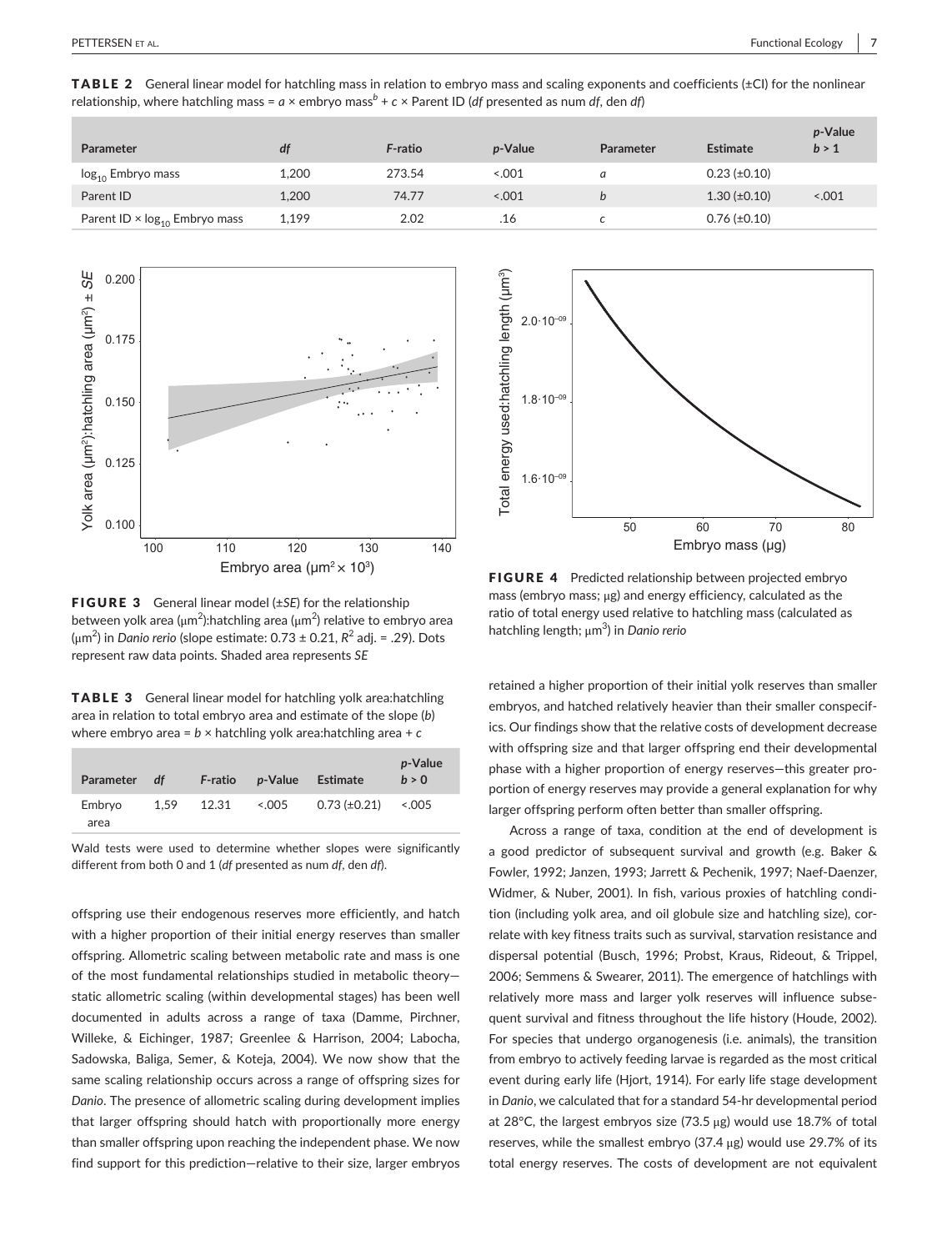to embryo size—despite a twofold decrease in size, the smallest measured embryo uses *c.* 1.6 times its energy reserves relative to that of the largest measured embryo. These estimates are similar to those showing that the costs of metamorphosis in bryozoans decrease relative to offspring size (Pettersen et al., 2015). Our expectation is that allometric scaling renders the development of larger offspring more efficient within a range of taxa but this requires further testing.

In addition to our discovery of allometric scaling with offspring size in *Danio*, we found that larger embryos also hatch relatively heavier and in better condition than offspring hatched from smaller embryos. That larger offspring use relatively less energy throughout development and hatch with a higher proportion of their initial energy provides further evidence to support allometric scaling as a potentially universal mechanism for the offspring size–fitness relationship. Our findings reflect broader interspecific patterns of hatchling quality with offspring size. Among daphniid Cladocera, neonates of larger species metabolise proportionally less post-embryonic yolk, and are born with a larger relative amount of yolk than species with smaller neonates (Goulden et al., 1987). In a review of endogenous feeding in fish, Kamler (2008) showed that yolk absorption was related to egg size, but the rate of yolk absorption relative to total endogenous energy reserves was considerably lower in species with the largest eggs (chum salmon; 1.4% per day) and highest in that with the smallest eggs (bluegill sunfish; 50.2% per day). Through direct measurement of the condition of hatchlings across a range of embryo sizes, our study also confirms predictions made in Pettersen et al. (2015) that larger offspring should hatch with a higher proportion of their initial maternal provisioning. Importantly, our findings may explain a long-standing puzzle in bird life histories. Williams (1994) found that in a range of species, "… chicks from larger eggs are heavier at hatching rather than structurally larger, i.e. that they hatch with more nutrient (yolk) reserves." These are exactly the effects we would expect if development is more metabolically efficient for larger eggs. Given that metabolic rate also scales allometrically with mass in some birds, our explanation for why egg size affects hatching mass and reserves is likely to apply (Williams & Ricklefs, 1984).

Our data do not provide a mechanistic explanation for the low (*b* = 0.32) scaling exponent for the relationship between metabolic rate and total embryo mass. While scaling exponents between metabolic rate and adult body mass often fall between 0.66 and 0.75, values more extreme than this are not uncommon, and *b* can deviate as a result of metabolic characteristics associated with particular lifehistory stages (as discussed in Glazier, 2014). A number of previous studies have also identified shallow scaling exponents between metabolic rate and offspring size (<0.5; Bishop & Torres, 1999; Pettersen et al., 2015; Wieser & Oberhauser, 1984). This shallow scaling may arise for a multitude of reasons, including a relative lack of resource transport networks in developing embryos, differential allocation of energy to biological functions, or shifts in rates of cell proliferation and expansion, compared with adults (Gaitan-Espitia, Bruning, Mondaca, & Nespolo, 2013; Glazier, 2005; Kozlowski, Konarzewski, & Gawelczyk, 2003). Another possible mechanism for our observation is that mothers provision larger offspring with a higher proportion of yolk relative

to total offspring (embryo and yolk) size. If we assume that embryo tissue is more metabolically active than yolk (which seems reasonable Kooijman, 2009), and if larger eggs have a greater proportion of yolk relative to embryo size, then offspring from larger eggs should have lower metabolic rates during development. That the relative amount of yolk increases with egg size seems likely based on the geometry of the developing egg (the embryo grows essentially as a two-dimensional sheet on the top portion of the egg so embryo size will scale with egg size at a lower power than yolk). Alternatively, if initial embryo size is directly proportional to total offspring size, then metabolic rate should be isometric with offspring size and this mechanism therefore does not hold. Testing whether a hyperallometric relationship between yolk and egg size exists is beyond the scope of this study; however, we advocate this as an important next step in identifying the underlying mechanism driving the allometric scaling of metabolic rate with offspring size.

Relative to smaller embryos, we found larger embryos use energy at a lower rate and hatch with a higher mass and in better condition; hence, we expect the consequences of allometric scaling to alter the size-number trade-off. Despite this intuition, mothers often produce small to intermediate offspring sizes, and the most energy efficient, largest possible offspring sizes are rarely observed (Bernardo, 1996). What then, are the benefits of producing smaller offspring and why do we continue to observe small offspring size? The benefits of increased fecundity may outweigh the costs of producing smaller, less fit, and less efficient offspring; if so theory predicts that mothers should produce many, small offspring. Producing smaller, more numerous offspring might be particularly advantageous when resources are abundant, such that larger offspring have little fitness advantage over smaller offspring and relative efficiencies of development are less important (Goulden et al., 1987; Monro, Sinclair-Taylor, & Marshall, 2010). Likewise, in extremely stressful environments, or when resources are patchy, and the offspring size–fitness relationship is absent, lifehistory theory predicts that there is no benefit to producing larger offspring at the expense of fecundity (Allen, Buckley, & Marshall, 2008; Einum & Fleming, 2000; Venable & Brown, 1988). Rather, increased fecundity which in turn enhances the opportunity for dispersal of offspring away from the stressful maternal environment is likely to be selected upon (Winemiller & Rose, 1993).

The offspring size–fitness relationship is often context dependent. The relative benefits of increased offspring size, such as enhanced metabolic efficiency may be widespread; however, if other factors reduce or even override the benefits of allometric scaling for larger offspring, then these effects may be masked. For example, in low oxygen conditions, larger offspring may be less able to acquire oxygen via diffusion, leading to a constraint on offspring size (Einum, Hendry, & Fleming, 2002). Similarly, larger offspring may be exposed to higher size-selective predation, or experience increased mortality when settlement is delayed, relative to smaller offspring (Reznick et al., 1990; Svanfeldt, Monro, & Marshall, 2016). The metabolic theory of ecology predicts that developmental time should scale to onequarter power of mass (Gillooly et al., 2002), and this is supported by some interspecific comparisons (Clarke, 2006; Pauly & Pullin, 1988). If this is the case, then the benefits of allometric scaling for larger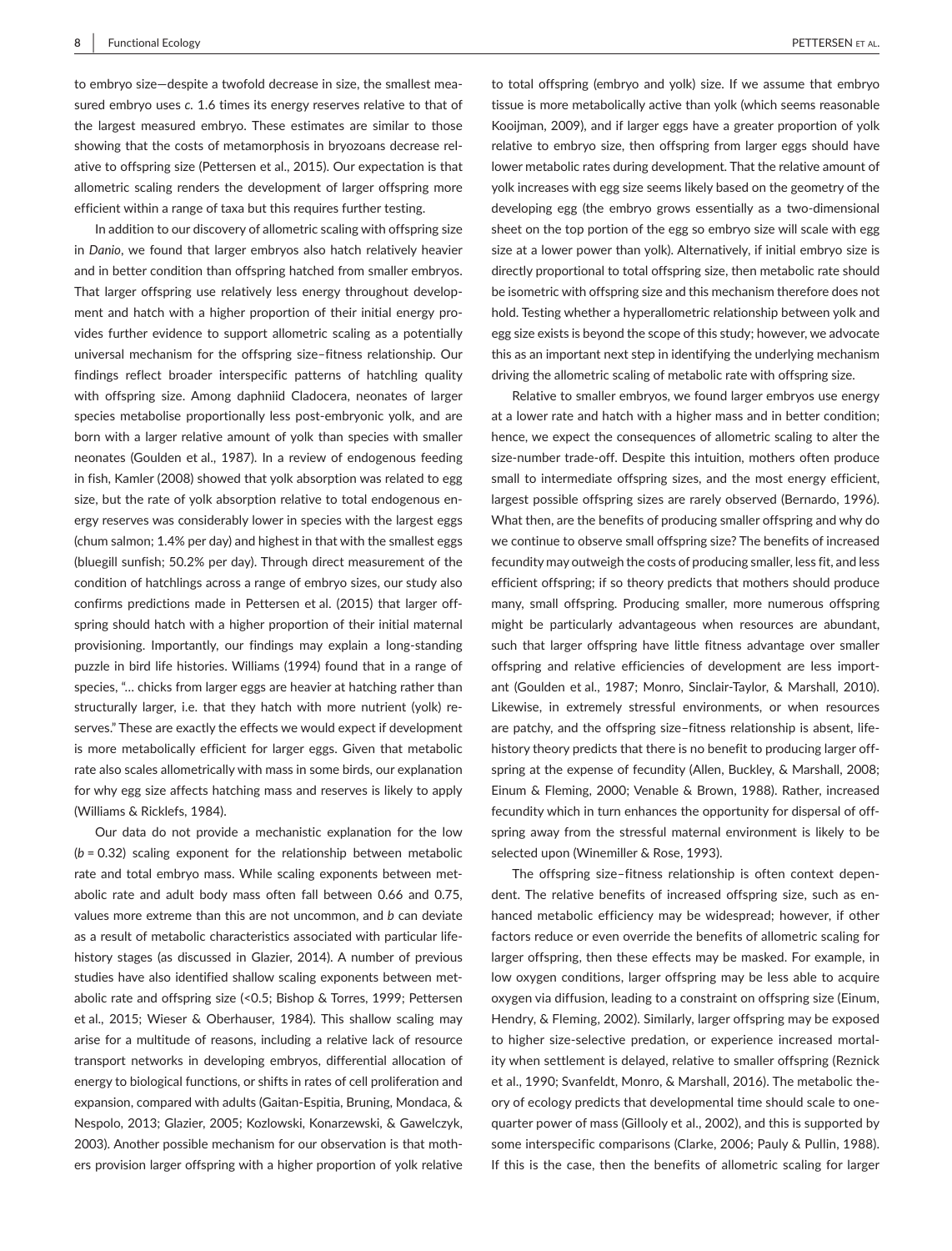**|** PETTERSEN et al. Functional Ecology **9**

offspring may be offset by extended developmental time, such that the costs of development become independent, or increase with offspring size. Within species, this trend is less well resolved with studies indicating positive (Marshall & Bolton, 2007), negative (Hinegardner, 1975; Sinervo & McEdward, 1988); and absent (Hoegh-Guldberg & Pearse, 1995) relationships between offspring size and development rate. While we did not detect any effect of embryo size on developmental time, further tests are needed to elucidate whether interspecific patterns are reflected on a microevolutionary scale, and how these patterns may change across the life history. If the benefits of allometric scaling can overcome the disadvantages of offspring sizedependent factors, such as extended developmental time, then the costs of development should decrease with offspring size.

#### **ACKNOWLEDGEMENTS**

The authors wish to thank C. Williams, V. Nagarajan Radha and A. Guillaume for technical assistance, and M. Henriksen for support with statistical analyses. We thank M. Hall, D. Glazier, C. Jørgensen and two anonymous reviewers for comments that helped to significantly improve the manuscript. This study was supported by an Australian Postgraduate Award (A.K.P.) and Australian Research Council funding (C.R.W. and D.J.M.). We have no competing interests to declare.

#### **AUTHORS' CONTRIBUTIONS**

A.K.P., D.J.M. and R.J.R.B. conceived the ideas and designed methodology; A.K.P. collected the data; A.K.P., D.J.M. and C.R.W. analysed the data; A.K.P. led the writing of the manuscript. All authors contributed to the drafts and gave final approval for publication.

#### **DATA ACCESSIBILITY**

Data deposited in the Dryad Digital Repository [https://doi.](https://doi.org/10.5061/dryad.p570g) [org/10.5061/dryad.p570g](https://doi.org/10.5061/dryad.p570g) (Pettersen, White, Bryson-Richardson, & Marshall, 2017).

#### **ORCID**

*Amanda K. Pettersen* <http://orcid.org/0000-0001-6191-6563> *Dustin J. Marshall* <http://orcid.org/0000-0001-6651-6219>

#### **REFERENCES**

- Allen, R. M., Buckley, Y. M., & Marshall, D. J. (2008). Offspring size plasticity in response to intraspecific competition: An adaptive maternal effect across life-history stages. *The American Naturalist*, *171*, 225–237. <https://doi.org/10.1086/524952>
- Baker, J. D., & Fowler, C. W. (1992). Pup weight and survival of northern fur seals *Callorhinus ursinus*. *Journal of Zoology*, *227*, 231–238. [https://doi.](https://doi.org/10.1111/j.1469-7998.1992.tb04819.x) [org/10.1111/j.1469-7998.1992.tb04819.x](https://doi.org/10.1111/j.1469-7998.1992.tb04819.x)
- Berkeley, S. A., Chapman, C., & Sogard, S. M. (2004). Maternal age as a determinant of larval growth and survival in a marine fish, *Sebastes melanops*. *Ecology*, *85*, 1258–1264. <https://doi.org/10.1890/03-0706>
- Bernardo, J. (1996). The particular maternal effect of propagule size, especially egg size: Patterns, models, quality of evidence and interpretations. *American Zoologist*, *36*, 216–236. [https://doi.org/10.1093/](https://doi.org/10.1093/icb/36.2.216) [icb/36.2.216](https://doi.org/10.1093/icb/36.2.216)
- Bishop, R. E., & Torres, J. J. (1999). Leptocephalus energetics: Metabolism and excretion. *Journal of Experimental Biology*, *202*, 2485–2493.
- Bownds, C., Wilson, R., & Marshall, D. J. (2010). Why do colder mothers produce larger eggs? An optimality approach. *Journal of Experimental Biology*, *213*, 3796–3801. <https://doi.org/10.1242/jeb.043356>
- Busch, A. (1996). Transition from endogenous to exogenous nutrition: Larval size parameters determining the start of external feeding and size of prey ingested by Ruegen spring herring *Clupea harengus*. *Marine Ecology Progress Series*, *130*, 39–46. [https://doi.org/10.3354/](https://doi.org/10.3354/meps130039) [meps130039](https://doi.org/10.3354/meps130039)
- Cameron, J. N. (1986). The solubility of carbon dioxide as a function of temperature and salinity (Appendix table). In J. N. Cameron (Ed.), *Principles of physiological measurement* (pp. 254–259). London, UK: Academic Press.
- Cipollini, M. L., & Stiles, E. W. (1991). Seed predation by the bean weevil *Acanthoscelides obtectus* on *Phaseolus* species: Consequences for seed size, early growth and reproduction. *Oikos*, *60*, 205–214. [https://doi.](https://doi.org/10.2307/3544867) [org/10.2307/3544867](https://doi.org/10.2307/3544867)
- Clarke, A. (2006). Temperature and the metabolic theory of ecology. *Functional Ecology*, *20*, 405–412.
- Crisp, D. J. (1971). Energy flow measurements. In N. A. Holme & A. D. McIntyre (Eds.), *Methods for the study of marine benthos* (pp. 197–279). Oxford, UK: Blackwell Scientific Publishing.
- Damme, K., Pirchner, F., Willeke, H., & Eichinger, H. (1987). Fasting metabolic rate in hens: 1. Effects of body weight, feather loss, and activity. *Poultry Science*, *66*, 881–890. <https://doi.org/10.3382/ps.0660881>
- Deeming, D. C., & Birchard, G. F. (2007). Allometry of egg and hatchling mass in birds and reptiles: Roles of developmental maturity, eggshell structure and phylogeny. *Journal of Zoology*, *271*, 78–87. [https://doi.](https://doi.org/10.1111/j.1469-7998.2006.00219.x) [org/10.1111/j.1469-7998.2006.00219.x](https://doi.org/10.1111/j.1469-7998.2006.00219.x)
- Einum, S., & Fleming, I. A. (2000). Highly fecund mothers sacrifice offspring survival to maximize fitness. *Nature*, *405*, 565–567. [https://doi.](https://doi.org/10.1038/35014600) [org/10.1038/35014600](https://doi.org/10.1038/35014600)
- Einum, S., Hendry,A. P., & Fleming, I.A. (2002). Egg-size evolution in aquatic environments: Does oxygen availability constrain size? *Proceedings of the Royal Society B: Biological Sciences*, *269*, 2325–2330. [https://doi.](https://doi.org/10.1098/rspb.2002.2150) [org/10.1098/rspb.2002.2150](https://doi.org/10.1098/rspb.2002.2150)
- Emlet, R. B., & Hoegh-Guldberg, O. (1997). Effects of egg size on postlarval performance: Experimental evidence from a sea urchin. *Evolution*, *51*, 141–152. <https://doi.org/10.1111/j.1558-5646.1997.tb02395.x>
- Fox, C. W., & Mousseau, T. A. (1996). Larval host plant affects fitness consequences of egg size variation in the seed beetle *Stator limbatus*. *Oecologia*, *107*, 541–548. <https://doi.org/10.1007/BF00333946>
- Gagliano, M., & McCormick, M. I. (2007). Maternal condition influences phenotypic selection on offspring. *Journal of Animal Ecology*, *76*, 174– 182. <https://doi.org/10.1111/j.1365-2656.2006.01187.x>
- Gaitan-Espitia, J. D., Bruning, A., Mondaca, F., & Nespolo, R. F. (2013). Intraspecific variation in the metabolic scaling exponent in ectotherms: Testing the effect of latitudinal dine, ontogeny and transgenerational change in the land snail *Cornu aspersum*. *Comparative Biochemistry and Physiology A-Molecular & Integrative Physiology*, *165*, 169–177. [https://](https://doi.org/10.1016/j.cbpa.2013.03.002) [doi.org/10.1016/j.cbpa.2013.03.002](https://doi.org/10.1016/j.cbpa.2013.03.002)
- Gillooly, J. F., Charnov, E. L., West, G. B., Savage, V. M., & Brown, J. H. (2002). Effects of size and temperature on developmental time. *Nature*, *417*, 70–73. <https://doi.org/10.1038/417070a>
- Glazier, D. S. (2005). Beyond the "3/4-power law": Variation in the intraand interspecific scaling of metabolic rate in animals. *Biological Reviews*, *80*, 611–662. <https://doi.org/10.1017/S1464793105006834>
- Glazier, D. S. (2010). A unifying explanation for diverse metabolic scaling in animals and plants. *Biological Reviews*, *85*, 111–138. [https://doi.](https://doi.org/10.1111/j.1469-185X.2009.00095.x) [org/10.1111/j.1469-185X.2009.00095.x](https://doi.org/10.1111/j.1469-185X.2009.00095.x)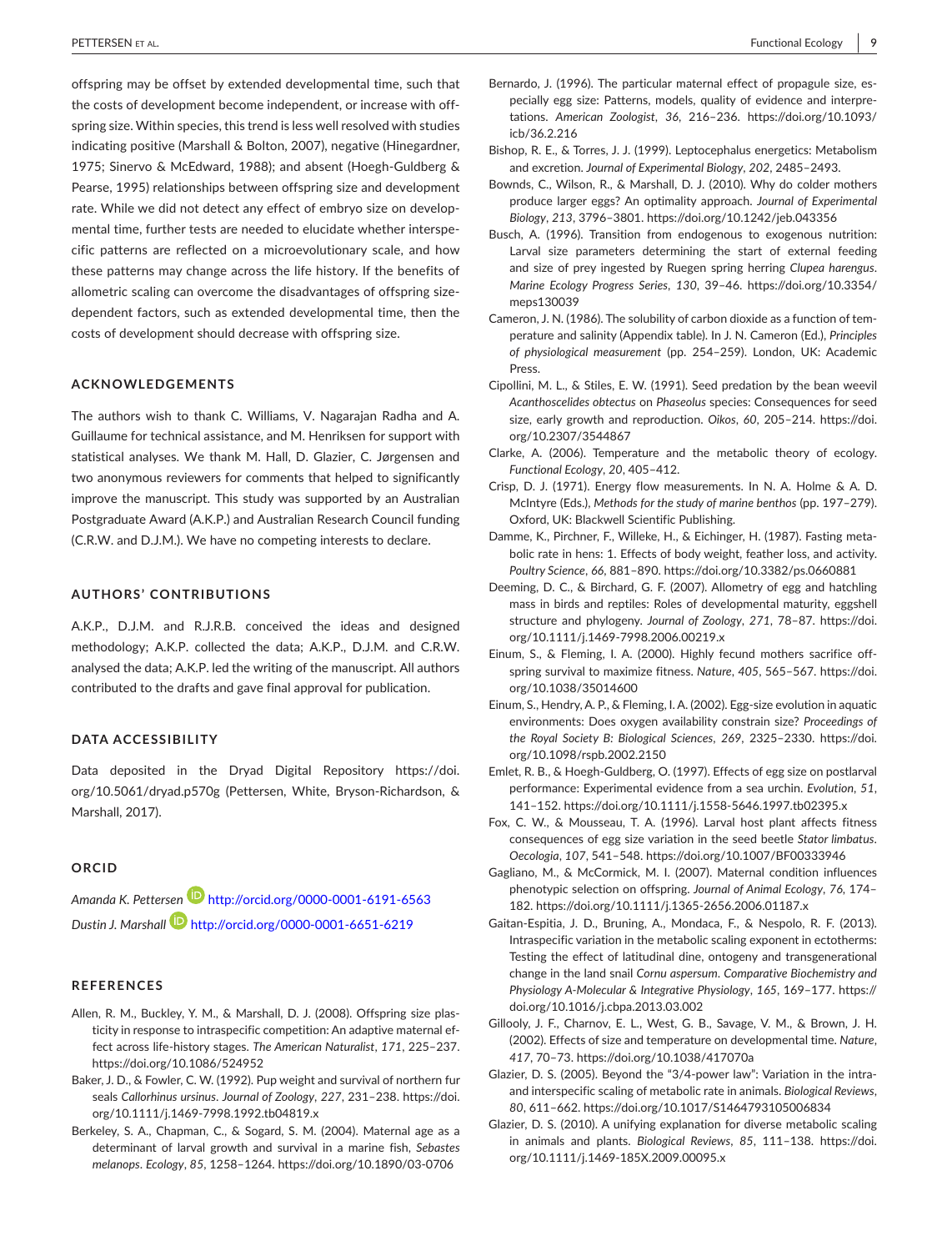- Glazier, D. (2014). Metabolic scaling in complex living systems. *Systems*, *2*, 451.
- Goulden, C. E., Henry, L., & Berrigan, D. (1987). Egg size, postembryonic yolk, and survival ability. *Oecologia*, *72*, 28–31. [https://doi.](https://doi.org/10.1007/BF00385040) [org/10.1007/BF00385040](https://doi.org/10.1007/BF00385040)
- Greenlee, K. J., & Harrison, J. F. (2004). Development of respiratory function in the American locust *Schistocerca americana* II. Within-instar effects. *Journal of Experimental Biology*, *207*, 509–517. [https://doi.](https://doi.org/10.1242/jeb.00766) [org/10.1242/jeb.00766](https://doi.org/10.1242/jeb.00766)
- Hachicho, N., Reithel, S., Miltner, A., Heipieper, H. J., Kuester, E., & Luckenbach, T. (2015). Body mass parameters, lipid profiles and protein contents of zebrafish embryos and effects of 2,4-dinitrophenol exposure. *PLoS ONE*, *10*, e0134755. [https://doi.org/10.1371/journal.](https://doi.org/10.1371/journal.pone.0134755) [pone.0134755](https://doi.org/10.1371/journal.pone.0134755)
- Hinegardner, R. T. (1975). Morphology and genetics of sea-urchin development. *American Zoologist*, *15*, 679–689. [https://doi.org/10.1093/](https://doi.org/10.1093/icb/15.3.679) [icb/15.3.679](https://doi.org/10.1093/icb/15.3.679)
- Hjort, J. (1914). Fluctuations in the great fisheries of northern Europe, viewed in the light of biological research. *Rapports et Proce`s-Verbaux des Re′Unions du Conseil Permanent International Pour L'Exploration de la Mer*, *20*, 1–228.
- Hoegh-Guldberg, O., & Pearse, J. S. (1995). Temperature, food availability, and the development of marine invertebrate larvae. *American Zoologist*, *35*, 415–425.
- Houde, E. D. (2002) Chapter 3. Mortality. In L. A. Fuiman & R. G. Werner (Eds.), *Fishery science: The unique contribution of early life stages* (pp. 64–87). Oxford, UK: Blackwell Scientific Publishing.
- Hutchings, J. A. (1991). Fitness consequences of variation in egg size and food abundance in brook trout *Salelinus fontinalis*. *Evolution*, *45*, 1162– 1168. <https://doi.org/10.1111/j.1558-5646.1991.tb04382.x>
- Janzen, F. J. (1993). An experimental analysis of natural selection on body size of hatchling turtles. *Ecology*, *74*, 332–341. [https://doi.](https://doi.org/10.2307/1939296) [org/10.2307/1939296](https://doi.org/10.2307/1939296)
- Janzen, F. J., Tucker, J. F., & Paukstis, G. L. (2000). Experimental analysis of an early life-history stage: Avian predation selects for larger body size of hatchling turtles. *Journal of Evolutionary Biology*, *13*, 947–954. <https://doi.org/10.1046/j.1420-9101.2000.00234.x>
- Jardine, D., & Litvak, M. K. (2003). Direct yolk sac volume manipulation of zebrafish embryos and the relationship between offspring size and yolk sac volume. *Journal of Fish Biology*, *63*, 388–397. [https://doi.](https://doi.org/10.1046/j.1095-8649.2003.00161.x) [org/10.1046/j.1095-8649.2003.00161.x](https://doi.org/10.1046/j.1095-8649.2003.00161.x)
- Jarrett,J.N.,&Pechenik,J.A.(1997).Temporalvariationincypridqualityandjuvenile growth capacity for an intertidal barnacle. *Ecology*, 78, 1262-1265. [https://doi.org/10.1890/0012-9658\(1997\)078\[1262:TVICQA\]2.0.CO;2](https://doi.org/10.1890/0012-9658(1997)078[1262:TVICQA]2.0.CO;2)
- Kamler, E. (2008). Resource allocation in yolk-feeding fish. *Reviews in Fish Biology and Fisheries*, *18*, 143–200. [https://doi.org/10.1007/](https://doi.org/10.1007/s11160-007-9070-x) [s11160-007-9070-x](https://doi.org/10.1007/s11160-007-9070-x)
- Kimmel, C. B., Ballard, W. W., Kimmel, S. R., Ullmann, B., & Schilling, T. F. (1995). Stages of embryonic development of the zebrafish. *Developmental Dynamics*, *203*, 253–310. [https://doi.org/10.1002/](https://doi.org/10.1002/aja.1002030302) [aja.1002030302](https://doi.org/10.1002/aja.1002030302)
- Kooijman, S. A. L. M. (2009). *Dynamic energy budget theory for metabolic organisation*. Cambridge, UK: Cambridge University Press. [https://doi.](https://doi.org/10.1017/CBO9780511805400) [org/10.1017/CBO9780511805400](https://doi.org/10.1017/CBO9780511805400)
- Kosman, E. T., & Pernet, B. (2011). Intraspecific variation in larval size and its effects on juvenile lophophore size in four bryozoans. *Marine Ecology Progress Series*, *429*, 67–73. <https://doi.org/10.3354/meps09096>
- Kozlowski, J., Konarzewski, M., & Gawelczyk, A. T. (2003). Cell size as a link between noncoding DNA and metabolic rate scaling. *Proceedings of the National Academy of Sciences of the United States of America*, *100*, 14080–14085. <https://doi.org/10.1073/pnas.2334605100>
- Labocha, M. K., Sadowska, E. T., Baliga, K., Semer, A. K., & Koteja, P. (2004). Individual variation and repeatability of basal metabolism in the bank vole, *Clethrionomys glareolus*. *Proceedings of the Royal Society B: Biological Sciences*, *271*, 367–372. <https://doi.org/10.1098/rspb.2003.2612>

Lack, D. (1947). The significance of clutch size. *Ibis*, *89*, 302–352.

- Le Cren, E. D. (1951). The length-weight relationship and seasonal cycle in gonad weight and condition in the perch (*Perca fluviatilis*). *Journal of Animal Ecology*, *20*, 201–219. <https://doi.org/10.2307/1540>
- Marshall, D. J., & Bolton, T. F. (2007). Effects of egg size on the development time of non-feeding larvae. *Biological Bulletin*, *212*, 6–11.
- Marshall, D. J., & Keough, M. J. (2006). Complex life cycles and offspring provisioning in marine invertebrates. *Integrative and Comparative Biology*, *46*, 643–651. <https://doi.org/10.1093/icb/icl013>
- Marshall, D. J., & Keough, M. J. (2008). The evolutionary ecology of offspring size in marine invertebrates. *Advances in Marine Biology*, *53*, 1–60.
- Marshall, D. J., Pechenik, J. A., & Keough, M. J. (2003). Larval activity levels and delayed metamorphosis affect post-larval performance in the colonial, ascidian *Diplosoma listerianum*. *Marine Ecology Progress Series*, *246*, 153–162. <https://doi.org/10.3354/meps246153>
- Merkey, A. B., Wong, C. K., Hoshizaki, D. K., & Gibbs, A. G. (2011). Energetics of metamorphosis in *Drosophila melanogaster*. *Journal of Insect Physiology*, *57*, 1437–1445. [https://doi.org/10.1016/](https://doi.org/10.1016/j.jinsphys.2011.07.013) [j.jinsphys.2011.07.013](https://doi.org/10.1016/j.jinsphys.2011.07.013)
- Mitchell, N. J., & Seymour, R. S. (2000). Effects of temperature on energy cost and timing of embryonic and larval development of the terrestrially breeding moss frog, *Bryobatrachus nimbus*. *Physiological and Biochemical Zoology*, *73*, 829–840. <https://doi.org/10.1086/318097>
- Monro, K., Sinclair-Taylor, T., & Marshall, D. J. (2010). Selection on offspring size among environments: The roles of environmental quality and variability. *Functional Ecology*, *24*, 676–684. [https://doi.](https://doi.org/10.1111/j.1365-2435.2009.01665.x) [org/10.1111/j.1365-2435.2009.01665.x](https://doi.org/10.1111/j.1365-2435.2009.01665.x)
- Moran, A. L., & Emlet, R. B. (2001). Offspring size and performance in variable environments: Field studies on a marine snail. *Ecology*, *82*, 1597–1612. [https://doi.org/10.1890/0012-9658\(2001\)082\[1597:OS](https://doi.org/10.1890/0012-9658(2001)082[1597:OSAPIV]2.0.CO;2) [APIV\]2.0.CO;2](https://doi.org/10.1890/0012-9658(2001)082[1597:OSAPIV]2.0.CO;2)
- Mousseau, T. A., & Fox, C. W. (1998). The adaptive significance of maternal effects. *Trends in Ecology & Evolution*, *13*, 403–407. [https://doi.](https://doi.org/10.1016/S0169-5347(98)01472-4) [org/10.1016/S0169-5347\(98\)01472-4](https://doi.org/10.1016/S0169-5347(98)01472-4)
- Naef-Daenzer, B., Widmer, F., & Nuber, M. (2001). Differential postfledging survival of great and coal tits in relation to their condition and fledging date. *Journal of Animal Ecology*, *70*, 730–738. [https://doi.](https://doi.org/10.1046/j.0021-8790.2001.00533.x) [org/10.1046/j.0021-8790.2001.00533.x](https://doi.org/10.1046/j.0021-8790.2001.00533.x)
- Niklas, K. J., & Hammond, S. T. (2014). Assessing scaling relationships: Uses, abuses, and alternatives. *International Journal of Plant Sciences*, *175*, 754–763. <https://doi.org/10.1086/677238>
- Osse, J. W. M. (1990). Form changes in fish larvae in relation to changing demands of function. *Netherlands Journal of Zoology*, *40*, 362–385.
- Parichy, D. M., Elizondo, M. R., Mills, M. G., Gordon, T. N., & Engeszer, R. E. (2009). Normal table of postembryonic zebrafish development: Staging by externally visible anatomy of the living fish. *Developmental Dynamics*, *238*, 2975–3015. <https://doi.org/10.1002/dvdy.22113>
- Pauly, D., & Pullin, R. S. V. (1988). Hatching time in spherical, pelagic, marine fish eggs in response to temperature and egg size. *Environmental Biology of Fishes*, *22*, 261–271. <https://doi.org/10.1007/BF00004892>
- Pettersen, A. K., White, C. R., Bryson-Richardson, R. J., & Marshall, D. J. (2017). Data from: Does the cost of development scale allometrically with offspring size? *Dryad Digital Repository*, [https://doi.org/10.5061/](https://doi.org/10.5061/dryad.p570g) [dryad.p570g](https://doi.org/10.5061/dryad.p570g)
- Pettersen, A. K., White, C. R., & Marshall, D. J. (2015). Why does offspring size affect performance? Integrating metabolic scaling with life-history theory. *Proceedings of the Royal Society B: Biological Sciences*, *282*. <https://doi.org/10.1098/rspb.2015.1946>
- Probst, W. N., Kraus, G., Rideout, R. M., & Trippel, E. A. (2006). Parental effects on early life history traits of haddock *Melanogrammus aeglefinus*. *ICES Journal of Marine Science*, *63*, 224–234.
- Quinn, G. P., & Keough, M. J. (2002). *Experimental design and data analysis for biologists*. Cambridge, UK: Cambridge University Press. [https://doi.](https://doi.org/10.1017/CBO9780511806384) [org/10.1017/CBO9780511806384](https://doi.org/10.1017/CBO9780511806384)